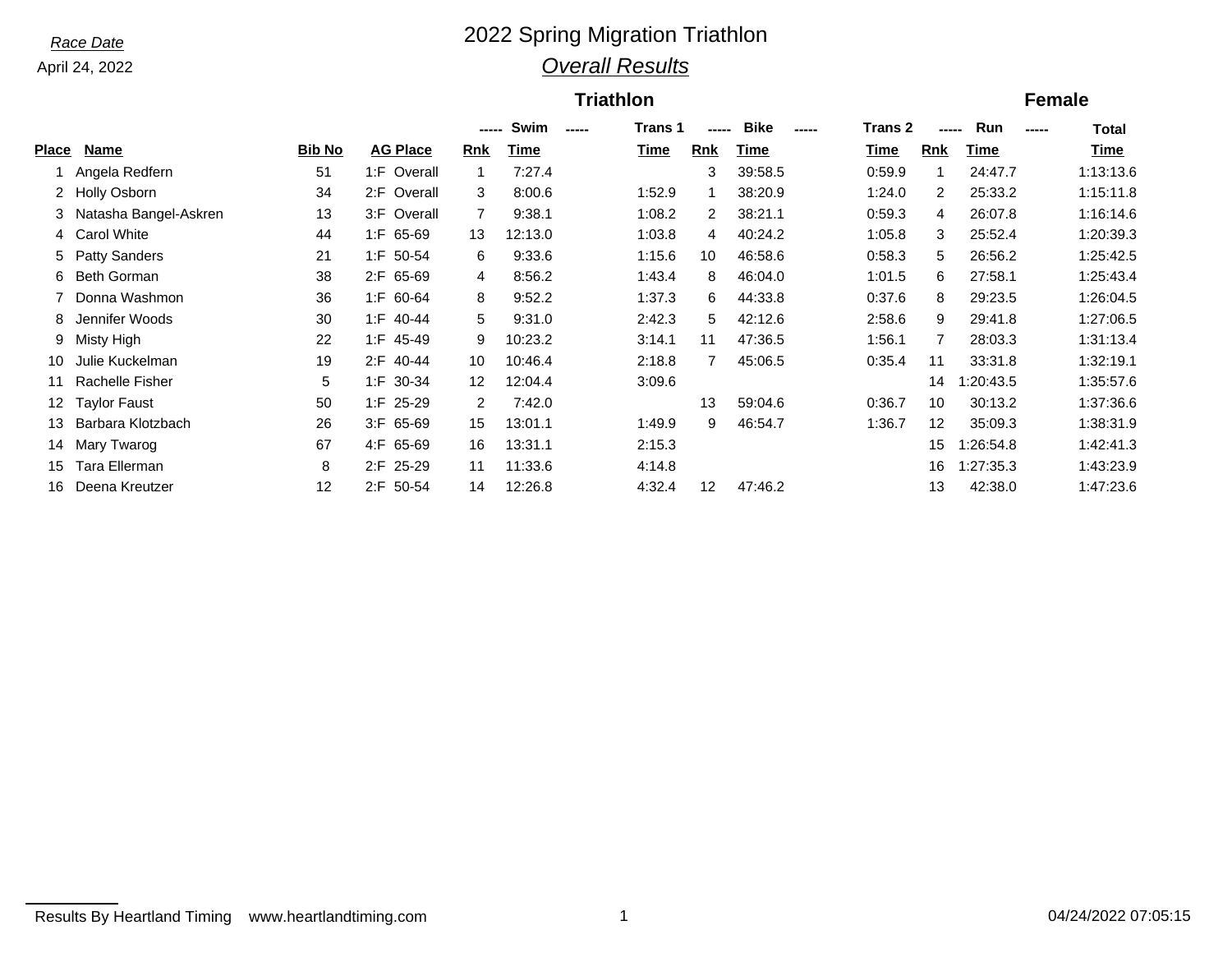### *Race Date* 2022 Spring Migration Triathlon *Overall Results*

### **Triathlon Male**

|       |                       |                |                 | -----          | Swim        | $- - - - -$ | Trans 1     | -----          | <b>Bike</b> | $\frac{1}{2}$ | Trans 2     | -----          | Run         | $\begin{array}{ccc} \texttt{} & \texttt{} \end{array}$ | Total       |
|-------|-----------------------|----------------|-----------------|----------------|-------------|-------------|-------------|----------------|-------------|---------------|-------------|----------------|-------------|--------------------------------------------------------|-------------|
| Place | <b>Name</b>           | <b>Bib No</b>  | <b>AG Place</b> | <b>Rnk</b>     | <b>Time</b> |             | <b>Time</b> | Rnk            | Time        |               | <b>Time</b> | <b>Rnk</b>     | <b>Time</b> |                                                        | <u>Time</u> |
| 1     | <b>Kevin Nickel</b>   | 62             | 1:M Overall     | $\overline{2}$ | 6:04.4      |             |             | 5              | 34:49.5     |               | 0:38.6      | $\overline{c}$ | 17:27.8     |                                                        | 53:14.7     |
| 2     | <b>Tyler Staples</b>  | 53             | 2:M Overall     | 3              | 6:27.0      |             |             | 4              | 33:58.0     |               | 0:39.7      | 5              | 19:16.1     |                                                        | 1:00:20.9   |
| 3     | Johnny Harley         | 63             | 3:M Overall     | 4              | 6:43.0      |             | 0:47.0      | 10             | 36:42.4     |               | 0:20.6      | 3              | 17:31.2     |                                                        | 1:02:04.3   |
| 4     | Dylan Filburn         | 57             | 1:M 30-34       | 10             | 7:17.5      |             |             | $\overline{7}$ | 35:33.9     |               | 0:53.8      | 4              | 18:46.7     |                                                        | 1:02:32.0   |
| 5     | Hamzah Algam          | 24             | 2:M 30-34       | 24             | 9:05.1      |             | 1:09.8      | 2              | 31:44.6     |               | 0:28.9      | 6              | 20:38.8     |                                                        | 1:03:07.4   |
| 6     | Michael White         | 43             | 1:M 65-69       | 19             | 8:43.9      |             |             | 3              | 33:48.0     |               | 0:29.4      | $\overline{7}$ | 21:36.7     |                                                        | 1:04:38.1   |
| 7     | Ryan Ross             | 60             | 1:M 45-49       | 6              | 7:03.7      |             |             | 1              | 8:13.8      |               | 35:09.0     | 13             | 23:12.3     |                                                        | 1:07:05.4   |
| 8     | Jacob Harper          | 55             | 1:M 40-44       | 8              | 7:16.9      |             |             | 6              | 35:29.4     |               | 0:49.3      | 16             | 23:40.7     |                                                        | 1:07:16.4   |
| 9     | <b>Stacy Greene</b>   | 59             | 3:M 30-34       | 5              | 6:51.5      |             |             | 36             | 45:05.3     |               | 0:19.5      | 8              | 21:54.5     |                                                        | 1:07:29.7   |
| 10    | <b>Brett Brownlee</b> | 48             | 1:M 35-39       | 13             | 7:41.8      |             | 1:05.2      | 8              | 35:34.9     |               | 1:05.4      | 9              | 22:11.7     |                                                        | 1:07:39.2   |
| 11    | <b>Asher Delmott</b>  | 33             | 4:M 30-34       | 31             | 9:42.4      |             | 1:43.6      | 14             | 38:59.4     |               | 0:21.0      | 1              | 16:55.5     |                                                        | 1:07:42.1   |
| 12    | Kent McDonald         | 46             | 1:M 70-74       | $\overline{7}$ | 7:09.0      |             |             | 13             | 38:46.9     |               | 1:21.1      | 18             | 24:11.0     |                                                        | 1:11:28.1   |
| 13    | James Wright          | 49             | 1:M 55-59       | 15             | 7:51.0      |             |             | 15             | 39:02.3     |               | 1:24.2      | 15             | 23:24.7     |                                                        | 1:11:42.2   |
| 14    | Nathan Graber         | 61             | 5:M 30-34       | $\mathbf{1}$   | 5:41.8      |             |             | 38             | 47:07.9     |               | 0:23.3      | 20             | 24:19.4     |                                                        | 1:12:36.3   |
| 15    | <b>Eric Martin</b>    | 18             | 2:M 35-39       | 34             | 10:06.7     |             | 1:36.1      | 11             | 38:27.2     |               | 0:55.7      | 10             | 22:18.0     |                                                        | 1:13:23.8   |
| 16    | <b>Stanley May</b>    | 35             | 2:M 55-59       | 20             | 8:46.2      |             | 1:19.5      | 16             | 39:06.2     |               | 0:45.0      | 21             | 24:28.1     |                                                        | 1:14:25.3   |
| 17    | <b>Bob Sanderson</b>  | 20             | 2:M 70-74       | 32             | 9:58.1      |             | 1:51.2      | 9              | 36:19.0     |               | 1:56.4      | 22             | 24:46.8     |                                                        | 1:14:51.7   |
| 18    | Jon Meyers            | 42             | 2:M 45-49       | 11             | 7:33.7      |             |             | 18             | 40:04.6     |               | 1:00.5      | 27             | 26:40.8     |                                                        | 1:15:19.6   |
| 19    | Jake Truesdell        | 39             | 6:M 30-34       | 21             | 8:47.0      |             | 1:38.1      | 27             | 42:01.6     |               | 0:46.1      | 11             | 22:47.1     |                                                        | 1:16:00.2   |
| 20    | <b>Justin Nash</b>    | 56             | 3:M 35-39       | 14             | 7:41.9      |             |             | 28             | 42:23.9     |               | 1:15.3      | 25             | 25:24.6     |                                                        | 1:16:45.8   |
| 21.   | Caleb Drage           | 52             | 1:M 25-29       | 9              | 7:17.1      |             |             | 29             | 42:52.4     |               | 2:49.2      | 19             | 24:17.5     |                                                        | 1:17:16.4   |
| 22    | <b>Ricks Polk</b>     | 54             | 2:M 65-69       | 25             | 9:11.2      |             |             | 17             | 40:00.5     |               | 1:10.3      | 29             | 27:12.5     |                                                        | 1:17:34.6   |
| 23.   | David Gehlen          | 37             | 1:M 50-54       | 27             | 9:27.2      |             | 1:34.2      | 20             | 40:40.0     |               | 1:14.2      | 23             | 24:53.5     |                                                        | 1:17:49.2   |
| 24    | <b>Zebulon Peak</b>   | 6              | 7:M 30-34       | 29             | 9:39.7      |             | 1:15.0      | 24             | 41:25.0     |               | 0:37.8      | 24             | 24:54.6     |                                                        | 1:17:52.3   |
| 25    | David LeVan           | 41             | 2:M 50-54       | 23             | 8:53.2      |             | 2:30.0      | 25             | 41:35.1     |               | 1:40.1      | 17             | 24:02.0     |                                                        | 1:18:40.7   |
| 26    | David Twarog          | 31             | 3:M 65-69       | 17             | 8:28.4      |             | 1:26.7      | 12             | 38:34.3     |               | 1:29.5      | 34             | 28:46.2     |                                                        | 1:18:45.3   |
| 27    | Daniel Rogers         | 28             | 2:M 25-29       | 22             | 8:51.3      |             |             | 32             | 43:25.5     |               | 0:29.8      | 28             | 26:56.2     |                                                        | 1:19:42.9   |
| 28    | Samuel Schmidt        | 65             | 3:M 25-29       | 30             | 9:40.7      |             | 2:59.7      | 23             | 41:04.4     |               | 0:37.6      | 26             | 25:27.8     |                                                        | 1:19:50.4   |
| 29    | <b>Edgard Wehbe</b>   | 14             | 2:M 40-44       | 41             | 11:35.1     |             | 1:25.6      | 19             | 40:19.7     |               | 0:42.3      | 36             | 29:06.3     |                                                        | 1:23:09.3   |
| 30    | <b>Ronald Seeber</b>  | 58             | 3:M 50-54       | 12             | 7:34.3      |             |             | 42             | 52:29.0     |               | 2:12.6      | 37             | 29:10.6     |                                                        | 1:24:35.6   |
| 31    | <b>Patrick Weber</b>  | $\overline{7}$ | 1:M 60-64       | 39             | 10:36.5     |             | 0:59.6      | 30             | 42:58.9     |               | 0:47.9      | 38             | 29:22.0     |                                                        | 1:24:44.9   |
| 32    | Hunter Sundermeyer    | 3              | 4:M 25-29       | 37             | 10:24.9     |             | 3:09.0      | 21             | 40:45.9     |               | 2:22.1      | 35             | 28:47.3     |                                                        | 1:25:29.3   |
|       | 33 Travis LaDuke      | 66             | 4:M 35-39       | 35             | 10:09.6     |             |             | 43             | 57:53.5     |               | 2:31.8      | 12             | 23:02.3     |                                                        | 1:25:33.9   |
|       |                       |                |                 |                |             |             |             |                |             |               |             |                |             |                                                        |             |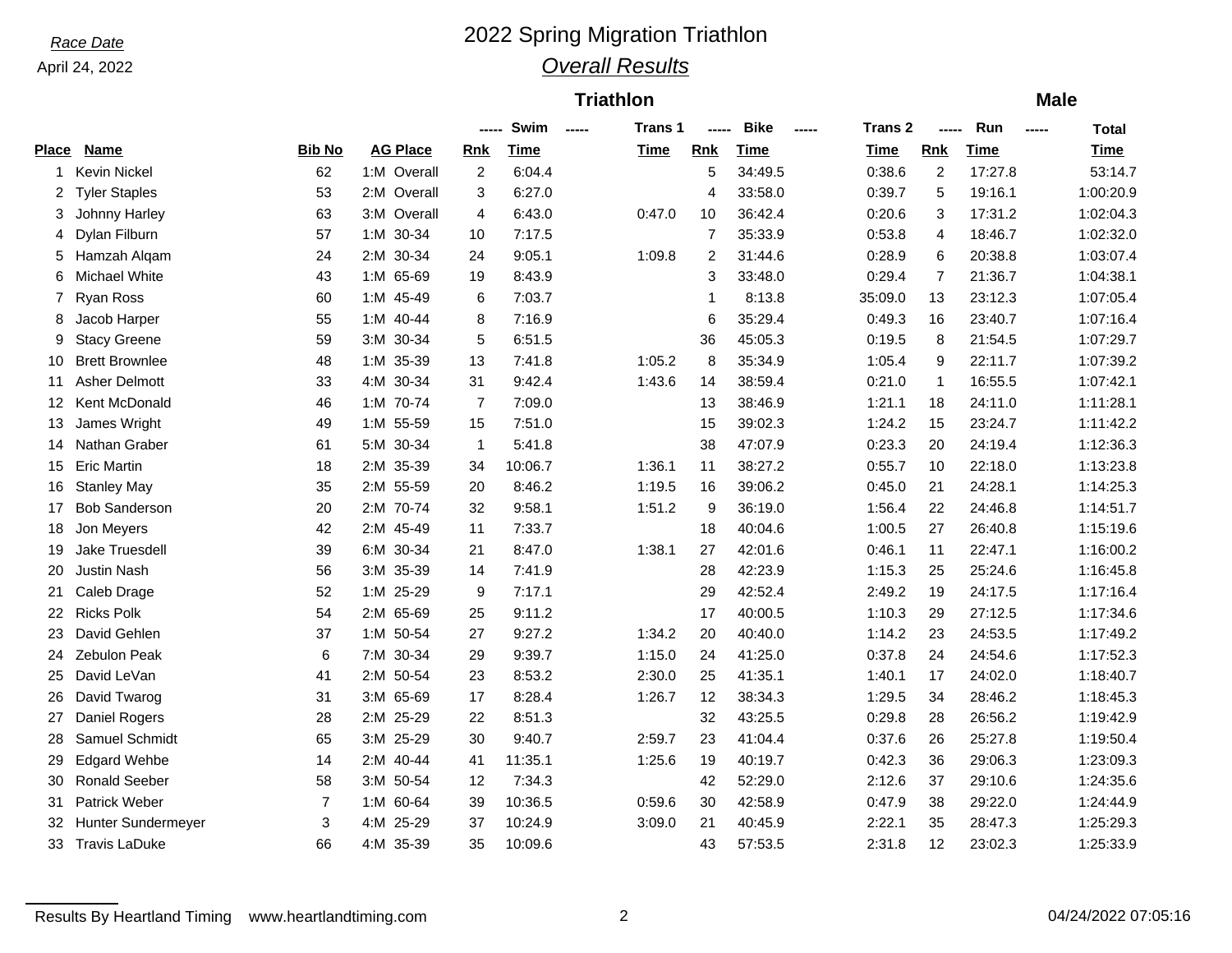## *Race Date* 2022 Spring Migration Triathlon *Overall Results*

### **Triathlon Male**

|              |                            |               |                 | -----      | Swim    | $\frac{1}{2}$ | Trans 1 | -----      | <b>Bike</b><br>----- | <b>Trans 2</b> | -----      | Run         | <b>Total</b><br>----- |
|--------------|----------------------------|---------------|-----------------|------------|---------|---------------|---------|------------|----------------------|----------------|------------|-------------|-----------------------|
| <b>Place</b> | Name                       | <b>Bib No</b> | <b>AG Place</b> | <b>Rnk</b> | Time    |               | Time    | <b>Rnk</b> | Time                 | Time           | <b>Rnk</b> | <b>Time</b> | Time                  |
| 34           | <b>Clint Alexander</b>     | 64            | $3:M$ 40-44     | 16         | 8:15.4  |               | 3:53.6  | 34         | 44:17.8              | 1:34.7         | -31        | 27:41.7     | 1:25:43.4             |
| 35           | Than Drage                 | 17            | 1:M 20-24       | 36         | 10:19.0 |               | 3:00.8  | 33         | 43:49.8              | 1:04.9         | 33         | 28:37.0     | 1:26:51.8             |
| 36           | <b>Justin Seever</b>       | 23            | 5:M 35-39       | 40         | 11:17.4 |               | 3:34.4  | 39         | 48:01.1              | 1:03.5         | 14         | 23:24.0     | 1:27:20.4             |
| 37           | <b>Bradley Newell</b>      | 29            | 40-44<br>4:M    | 18         | 8:31.6  |               | 2:38.2  | 31         | 43:18.3              | 1:24.8         | 39         | 31:32.4     | 1:27:25.6             |
| 38           | <b>Will Lawrence</b>       | 45            | 6:M 35-39       | 28         | 9:27.5  |               |         | 41         | 50:39.3              | 1:18.7         | 30         | 27:36.4     | 1:29:02.0             |
| 39           | Jeffrey Graber             | 32            | 5:M 40-44       | 26         | 9:15.6  |               | 2:22.0  | 26         | 41:53.6              | 1:23.6         | 41         | 35:09.9     | 1:30:04.9             |
| 40           | Nicholas Woods             | 25            | 6:M 40-44       | 33         | 10:05.1 |               | 2:37.2  | 40         | 48:52.9              | 1:32.9         | 32         | 28:23.6     | 1:31:31.9             |
| 41           | <b>Christopher Correll</b> | 4             | 7:M 35-39       | 42         | 13:16.7 |               | 1:38.0  | 35         | 44:45.7              | 1:24.6         | 40         | 34:07.3     | 1:35:12.4             |
|              | 42 Jay Luis Aguilar        | 15            | 4:M 50-54       | 38         | 10:32.6 |               | 2:33.7  | 37         | 45:32.5              | 1:41.6         | 42         | 41:26.6     | 1:41:47.2             |
| 43           | Kevin Kenney               | 11            | 4:M 65-69       | 44         | 14:51.0 |               | 3:24.5  | 22         | 40:53.9              | :44.6          | 43         | 53:59.5     | 1:54:53.7             |
| 44           | <b>Francisco Torres</b>    |               | 60-64<br>2: M   | 43         | 14:10.1 |               | 3:59.1  |            |                      |                | 44         | 1:38:03.4   | 1:56:12.7             |